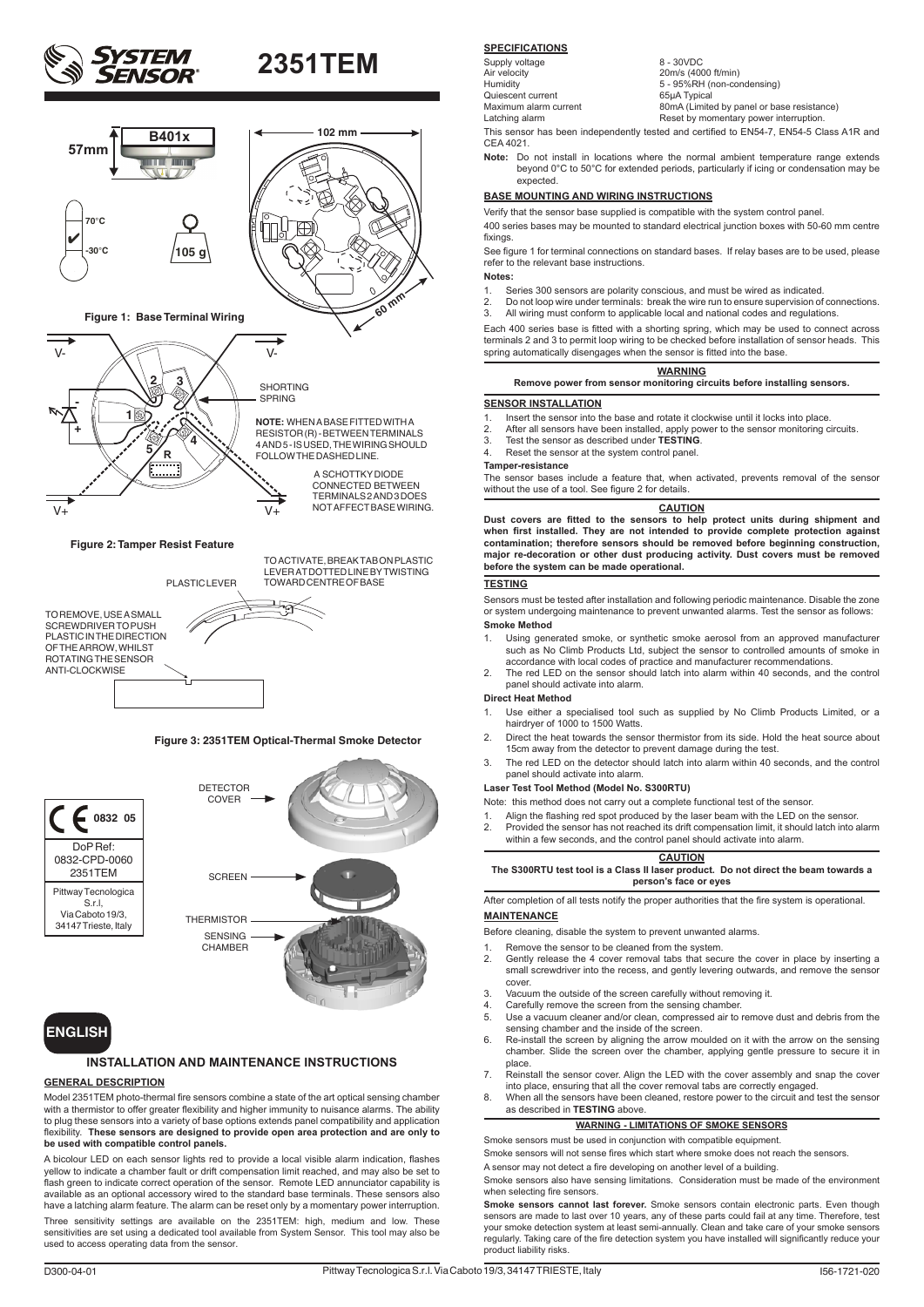





## **ITALIANO**

#### **ISTRUZIONI DI INSTALLAZIONE E MANUTENZIONE**

#### **DESCRIZIONE GENERALE**

Il rivelatore d'incendio ottico-termico modello 2351TEM, unisce lo stato dell'arte della rivelazione ottica del fumo alla misura del calore, attuata mediante termistore, per offrire grande flessibilità ed un alto grado di immunità ai falsi allarmi. Una varietà di basi adattatrici estende la compatibilità con le centrali di controllo e permette molteplici applicazioni in campo. Questo sensore è progettato per l'utilizzo in ambienti aperti ed devono essere utilizzati solamente con centrali di contollo compatibili.

Ogni rivelatore è dotato di un LED bicolore che indica l'allarme quando acceso in colore rosso è giallo lampeggiante per indicare lo stato di fault della camera o per avvisare del raggiungimento del limite della compensazione del drift e, se il rivelatore viene impostato opportunamente, il corretto funzionamento dell'unità mediante lampeggio a luce verde. Un ulteriore LED, detto avvisatore remoto, può essere collegato al sensore utilizzando gli opportuni terminali presenti sulla base di montaggio. La condizione di allarme viene mantenuta nel tempo è può essere terminata solamente con una rimozione, temporanea, dell'alimentazione.

Tre livelli di sensibilità sono disponibili nel sensore 2351TEM: alta, media e bassa. Queste possono essere selezionate utilizzando uno strumento dedicato disponibile presso System Sensor. Lo stesso strumento può essere anche usato per accedere ai dati operativi del rivelatore.

#### **DATI TECNICI**

Tensione di alimentazione: 8 - 30VDC<br>Velocità dell'aria: 20m/s (40)

Massima corrente d'allarme 80mA (Limitata dalla centrale o dalla resistenza presente nella base) Condizione di allarme: Terminabile mediante temporanea interruzione dell'alimentazione.

Questo sensore è stato testato indipendentemente ed approvato secondo EN54 parti 7, EN54-5 classe A1R e CEA 4021.

Note: Non installare in luoghi dove la temperatura normalmente è inferiore a 0°C o superiore a 50°C, specialmente se si possono prevedere fenomeni di brina o condensazione

### **MONTAGGIO DELLA BASE E COLLEGAMENTO AL CABLAGGIO**

Verificare che la base acquistata sia compatibile con la centrale di controllo del sistema.

Basi della serie 400 possono essere montate su scatole di derivazione con centri di fissaggio a 50 oppure 60mm di interasse. Vedere le figura 1 per i collegamenti elettrici. **Note:**

- 
- 1. I rivelatori della 300 sono polarizzati, devono essere collegati come indicato.
- 2. Interrompere sempre le linee sui morsetti per permettere la corretta supervisione del cablaggio.<br>3. Il cablaggio deve rispondere ai requisiti dei regolamenti e delle porme pazionali 3. Il cablaggio deve rispondere ai requisiti dei regolamenti e delle norme nazionali.

Ogni base della serie 400è dotata di una molla di cortocircuito che può essere utilizzata per collegare i terminali 2 e 3 permettendo così di verificare l'integrità del cablaggio prima di procedere al montaggio dei rivelatori. Questa molla recupera la posizione di riposo automaticamente all'innesto di un sensore.

| <b>ATTENZIONE</b>                                                |
|------------------------------------------------------------------|
| Togliere alimentazione al sistema prima di installare i sensori. |

#### **INSTALLAZIONE DEL RIVELATORE**

- 1. Posizionare il rivelatore nella base e ruotare in senso orario esercitando una moderata pressione fino a quando il rivelatore raggiunge la sua posizione.
- 
- 2. Continuare la rotazione fino ad avvertire il blocco. 3. Quando tutti i rivelatori sono stati inseriti, alimentare il sistema. 4. Verificare i rivelatori come descritto nella sezione **VERIFICA**.
- 
- 5. Re-inizializzare i rivelatori utilizzando la relativa funzione della centrale di controllo.

**Anti-manomissione** Le basi dei rivelatori includono una caratteristica che, quando attivata, previene la rimozione del rivelatore. Essa rimane ovviamente possibile ma soltanto attraverso un utensile. Vedere figura 2 per

**CAUTELA**

**Ai rivelatori è applicato un parapolvere che previene possibili danneggiamenti causati dal trasporto e limita l'ingresso nel rivelatore della polvere che si può creare nel momento** 

**dell'installazione. Questa protezione è ad ogni modo limitata; i rivelatori dovrebbero essere rimossi prima di iniziare interventi di ristrutturazione, costruzione od altre attività** 

## **similari che possano produrre notevoli quantità di polvere. Il parapolvere deve essere rimosso prima di rendere operativo il sistema di rivelazione d'incendio.**

#### **VERIFICA**

**i** dettagli

I rivelatori devono essere testati successivamente all'installazione od alla manutenzione. Per prevenire allarmi indesiderati, disabilitare le segnalazioni di incendio alle zone che saranno verificate oppure al sistema intero, in accordo a quanto specificato nel manuale d'uso della centrale di controllo. Verificare il rivelatore come segue:

#### **Risposta al fumo**

- 1. Indirizzare del fumo verso il rivelatore oppure, preferibilmente, utilizzare un "detector tester" (prodotti No Climb Products Ltd od equivalenti) seguendo attentamente le istruzioni fornite dal
- costruttore. 2. Il LED rosso sul rivelatore deve accendersi entro 40 secondi e la centrale di controllo deve indicare la condizione di allarme.

#### **Risposta al calore, riscaldamento diretto**

- 1. Usare un apparecchiatura dedicata (No Climb Products Ltd od equivalenti) oppure un asciugacapelli da 1000-1500W.
- 2. Indirizzare il getto d'aria calda lateralmente al rivelatore, in modo che possa attraversare lo stesso attraverso le feritoie predisposte sull'involucro esterno.
- 3. Il LED rosso sul rivelatore deve accendersi entro 40 secondi e la centrale di controllo deve indicare la condizione di allarme.

#### **Telecomando laser (Accessorio codice S300RTU)**

- Nota: Questo test non verifica completamente la funzionalità del rivelatore.
- 1. Allineare il fascio laser (punto lampeggiante rosso) prodotto dall'accessorio al LED del rivelatore.
- 2. A condizione che il rivelatore non abbia raggiunto il limite della compensazione del drift, dovrebbe andare in allarme in qualche secondo e il pannello di controllo segnalare l'allarme.

**CAUTELA Lo strumento di test S300RTU contiene un laser di Classe II. Non puntare il fascio verso il viso o gli occhi delle persone.**

Conclusi tutti i test, riattivare il sistema e notificarne la messa in funzione.

#### **MANUTENZIONE**

Per prevenire allarmi indesiderati, disabilitare le segnalazioni di incendio alle zone che saranno verificate oppure al sistema intero, in accordo a quanto specificato nel manuale d'uso della centrale di controllo.

- 1. Rimuovere dalla sua base il rivelatore da pulire.<br>2. Rilasciare con delicatezza i ganci che trattenge
- 2. Rilasciare con delicatezza i ganci che trattengono la calotta inserendo un piccolo cacciavite a taglio nelle relative sedi e spingendo i ganci verso l'interno.
- 3. Utilizzando un aspirapolvere, rimuovere con cura fibre e polvere che possono essersi depositate sul coperchio della camera ottica. 4. Togliere il coperchio della camera ottica.
- 
- 5. Utilizzando un aspirapolvere oppure dell'aria compressa, rimuovere fibre e polvere dalla<br>cameraottica e, in caso venga riutilizzato, dalla parte interna del coperchio.<br>6. Posizionare il coperchio della camera ottica nel
- corretto orientamento) esercitando una moderata pressione per assicurarne il fissaggio.
- 7. Rimontare la calotta del rivelatore (il foro per il LED sulla calotta indica il corretto orientamento) assicurandosi che tutti i ganci trattengano correttamente la parte interna del rivelatore.
- 8. Quando tutti i rivelatori sono stati puliti, alimentare il sistema e testare i rivelatori come descritto nella sezione VERIFICA.

## **ATTENZIONE LIMITAZIONI DEI RIVELATORI DI FUMO**

I sensori di fumo devono essere utilizzati in combinazione con apparecchiature compatibili.

I rilevatori di fumo non rilevano la presenza di un incendio se il fumo non raggiunge i sensori.

Un sensore potrebbe non rilevare un incendio che si sviluppa su un altro livello dell'edificio. Anche i rilevatori di fumo hanno limiti di rilevazione. Al momento della scelta dei sensori antincendio occorre tenere in considerazione l'ambiente in cui verranno installati.

**I sensori di fumo non durano in eterno.** I sensori di fumo contengono componenti elettronici. Sebbene i sensori siano stati progettati per durare oltre 10 anni, un qualsiasi loro componente potrebbe smettere di funzionare in qualsiasi momento. Pertanto si consiglia la revisione del sistema di rilevazione di fumo almeno ogni sei mesi. Pulire e revisionare regolarmente i rilevatori di fumo. La corretta manutenzione del sistema di rilevazione di incendio installato riduce significativamente i rischi di responsabilità.

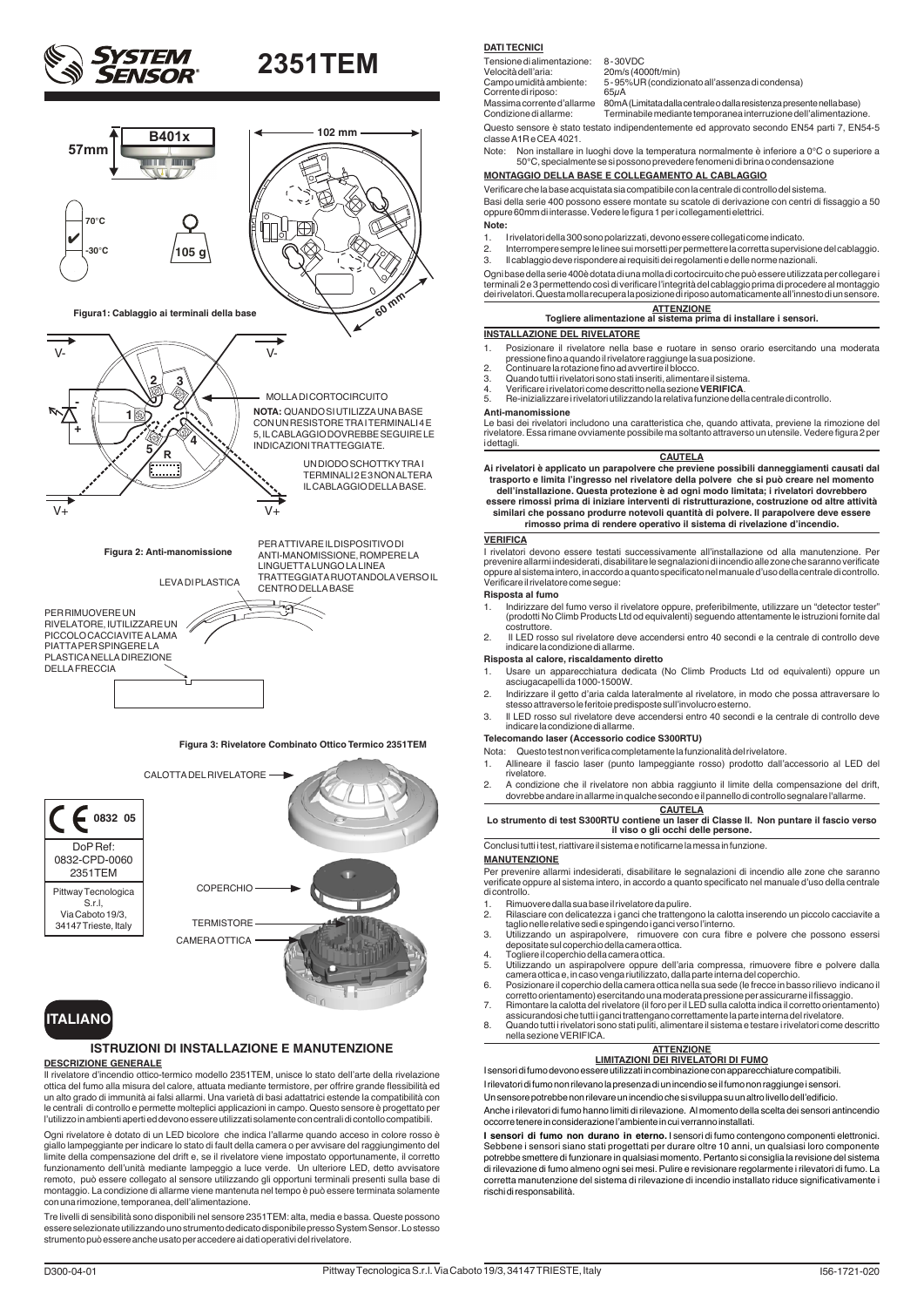



### **DESCRIPCIÓN GENERAL**

Los detectores de fuego fototérmicos modelo 2351TEM combinan cámaras de detección óptica de última generación con termistores para ofrecer mayor flexibilidad y más inmunidad a las falsas alarmas. La capacidad de conectar estos detectores a diversas opciones de base amplía la compatibilidad con paneles y la flexibilidad de aplicación. Estos detectores han sido diseñados para proporcionar protección en zonas diáfanas y sólo se pueden utilizar con paneles de control compatibles.

Un led bicolor en el detector se ilumina en rojo para indicar alarma, parpadea en amarillo para indicar fallo de cámara o que se ha alcanzado el nivel máximo de compensación por suciedad, y también se puede ajustar para que parpadee en verde para indicar que el detector está funcionando correctamente. Se puede disponer de un LED indicador remoto como accesorio opcional conectado a los terminales de base estándar. Estos detectores también poseen la función de enclavamiento de alarma. Ésta sólo puede desactivarse mediante una interrupción momentánea del suministro eléctrico.

El detector 2351TEM dispone de tres ajustes de sensibilidad: alto, medio y bajo. El nivel de sensibilidad se ajusta con una herramienta específica disponible en System Sensor. Esta herramienta también se puede utilizar para acceder a los datos de funcionamiento del detector.

#### **ESPECIFICACIONES** Tensión de Alimentación 8 - 30Vcc

Velocidad del Aire 20m/s (4000 pies/min)

Humedad 5 - 95%HR (sin condensación) Corriente en reposo<br>Máxima corriente en alarma

80mA (limitada por la central o la resistencia, opcional,

colocada en la base). Enclavamiento de la Alarma Rearmado mediante supresión momentánea de la tensión

de alimentación. Este detector ha sido probado y certificado independientemente según CEA4021, incluyendo EN54- 7 y EN54-5 Clase A1R.

**Nota:** No instalar en zonas en las que el margen de temperatura ambiente normal se extienda más allá de 0°C a 50°C durante largos periodos de tiempo, en particular si se esperan fenómenos de heladas o condensación.

#### **MONTAJE DE LA BASE E INSTRUCCIONES DE CABLEADO**

Compruebe que la base suministrada con el detector es compatible con el panel de control del sistema.

Las bases de la serie 400 se pueden montar en las cajas de conexiones eléctricas estándar por medio de fijaciones centrales de 50-60 mm.

Vea las conexiones de los terminales en la figura 1. Si se van a utilizar bases con relé, consulte las instrucciones de la base en cuestión.

**Notas:**

- 1. Los detectores de la serie 300 tienen polaridad y se deben cablear según se indica. 2. No haga ramales con los cables comunes: Interrumpa el recorrido del hilo para asegurar la supervisión de las conexiones.
- 3. Todo el conexionado deberá cumplir la normativa y reglamentos locales y nacionales aplicables.

Las bases de la serie 400 disponen de una pestaña metálica de continuidad que se puede utilizar para conectar los terminales 2 y 3, permitiendo así la comprobación del cableado del lazo antes de la instalación de las cabezas detectoras. Esta pestaña se desconecta automáticamente al acoplar el detector en la base.

#### **AVISO**

**Desconecte la alimentación de la línea de los detectores antes de instalar éstos.**

**INSTALACIÓN DEL DETECTOR** 

- 1. Sitúe el detector en su base y gírelo en sentido horario ejerciendo una ligera presión, hasta que éste quede en su lugar.
- 2. Una vez instalados los detectores conecte la alimentación de los circuitos de monitorización de éstos.
- 3. Compruebe el detector según se describe en el apartado PRUEBAS.
- 4. Rearme el detector en el panel de control del sistema.

**Opción de seguridad antimanipulaciones (bloqueo de extracción del detector)**

 La base del detector incluye una opción que, si se utiliza, impide que se extraiga el detector si no es mediante el uso de una herramienta. Vea los detalles en la figura 2.

## **PRECAUCIÓN**

 **Los detectores se suministran con tapa para protegerlos del polvo durante el transporte y etapa inicial de la instalación. No se pretende que estas tapas ofrezcan protección total contra todo tipo de contaminación; por ello, antes de iniciarse cualquier trabajo de construcción, decoración u otra actividad que genere polvo, los detectores deben ser retirados. Extraiga esta protección antes de la puesta en marcha del sistema.**

### **PRUEBAS**

Los detectores han de comprobarse una vez instalados y durante los mantenimientos periódicos posteriores. Anule el sistema para evitar alarmas no deseadas. Compruebe el detector como sigue:

#### **Método de Humo**

1. Someta el detector a cantidades controladas de humo utilizando humo generado o humo sintético en aerosol suministrado por un fabricante homologado, como No Climb Products Ltd, de acuerdo con las reglas técnicas locales y las recomendaciones del fabricante.

2. El LED rojo del detector ha de encenderse y quedar enclavado en estado de alarma en los 40 segundos siguientes, activándose la alarma en el panel de control.

#### **Método de Calor Directo**

- 1. Utilice una herramienta especializada, como la que suministra No Climb Products Ltd, o bien un secador de pelo de 1000-1500 Vatios.
- 2. Dirija el calor lateralmente hacia el sensor. Mantenga la fuente de calor a una distancia de 15 cm para evitar daños durante la comprobación.
- 3. l LED rojo del detector ha de encenderse y quedar enclavado en estado de alarma en los 40 segundos siguientes, activándose la alarma en el panel de control.

#### **Método de Prueba con Láser (Modelo Núm. S300RTU)**

Nota: Este método no lleva a cabo una comprobación funcional completa del detector.

- 1. Alinee el punto rojo producido por el rayo láser con el LED del detector.<br>2. El detector entrará en alarma en unos segundos, siempre y cuando i
- 2. El detector entrará en alarma en unos segundos, siempre y cuando no esté en avería o haya alcanzado el límite máximo de compensación por suciedad. Cuando el detector entre en alarma, la central de incendios también indicará una alarma.

**PRECAUCIÓN El Láser S300RTU es un producto láser de Clase II. No dirija el haz a la cara u ojos de las personas, podría causarles lesiones oculares**

#### **MANTENIMIENTO**

Antes de limpiar los equipos avise al personal responsable que se está realizando el mantenimiento del sistema y que éste permanecerá momentáneamente fuera de servicio. Anule el sistema para evitar alarmas no deseadas.

- 1. Retire del sistema el detector que vaya a limpiar.
- 2. Libere con cuidado cada una de las lengüetas que sujetan la tapa del detector introduciendo un destornillador en el hueco para hacer palanca y retire dicha tapa.
- 3. Limpie aspirando con cuidado la parte exterior de la pantalla sin desmontarla.
- 4. Desmonte con cuidado la pantalla de la cámara de detección.
- 5. Utilice un aspirador o aire comprimido limpio para eliminar el polvo y la suciedad de la cámara de detección y del interior de la pantalla.
- 6. Reinstale la pantalla alineando la flecha grabada en ella con la flecha de la cámara de detección, deslizando la pantalla sobre la cámara de detección y presionando ligeramente para anclarla en su lugar.
- 7. Reinstale la tapa del detector. Alinee el LED con la tapa y encaje ésta en su sitio, asegurándose de que las lengüetas de fijación de la tapa están ancladas correctamente.
- 8. Cuando termine de limpiar todos los detectores, conecte la alimentación al circuito y compruébelos según se describe en el apartado **PRUEBAS.**

#### **AVISO - LIMITACIONES DE LOS DETECTORES DE HUMO**

Los sensores de humo deben utilizarse junto con equipamiento compatible. Los sensores de humo no detectarán incendios que se inicien en lugares donde el humo no llega a los sensores.

Puede ser que un sensor no detecte un incendio que se desarrolla en otra planta del edificio.

Los sensores de humo también tienen limitaciones de detección. Para seleccionar el sensor de incendios adecuado, debe tener en cuenta el ambiente en el que se va a instalar.

#### **Los sensores de humo contienen piezas electrónicas y tienen una vida limitada.**

Aunque los sensores tienen una vida útil de unos 10 años, alguna de las piezas electrónicas podría fallar en cualquier momento. Por ello, el sistema de detección de incendios debe probarse, como mínimo, cada seis meses. Igualmente, es necesario limpiar y revisar los detectores de forma periódica. Un mantenimiento correcto del sistema de detección de incendio reducirá significativamente los riesgos en cuanto a su responsabilidad con el producto.



## **INSTRUCCIONES DE INSTALACIÓN Y MANTENIMIENTO**